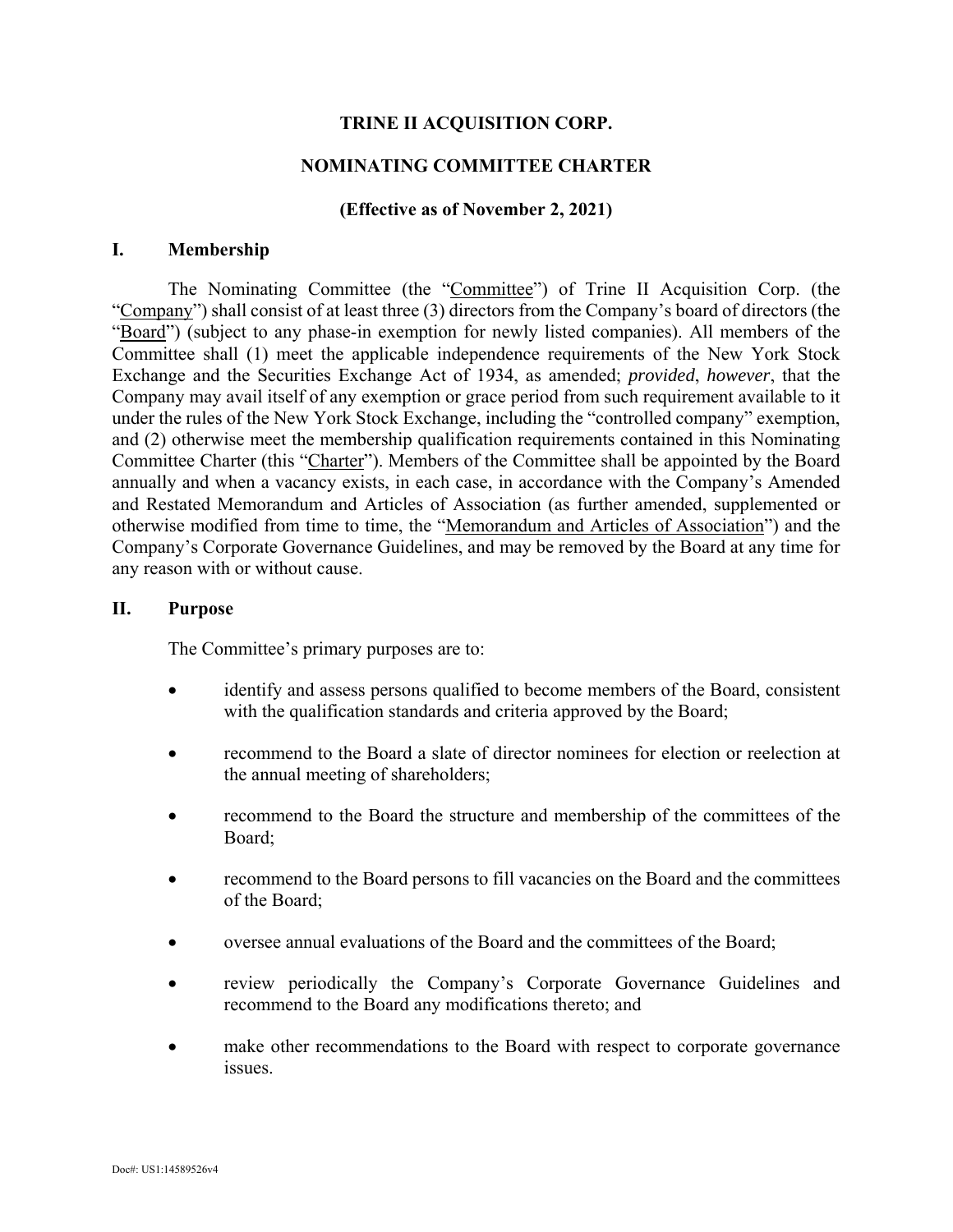### **III. Structure and Operations**

The Board shall designate one of the members as Chair of the Committee. The Committee shall meet periodically at such times as it determines to be necessary, appropriate or advisable and shall periodically report to the Board regarding any issues, recommendations or findings as it deems appropriate. A majority of the members of the Committee shall constitute a quorum for the transaction of business. The Committee may act only upon approval of a majority of its members. The action of the Committee at a meeting at which a quorum is present shall be the act of the Committee. The Committee may act in writing by the unanimous consent of its members. The Committee may invite members of management to attend all or a portion of its meetings. The Committee shall have the opportunity at each regularly scheduled meeting to meet in executive session without the presence of management. The Committee may delegate any of its responsibilities to one or more subcommittees as it may deem appropriate to the extent allowed by applicable law and the rules of the New York Stock Exchange.

## **IV. Authority and Resources**

The Committee shall have the authority to select, retain and terminate any search firm engaged to assist in identifying director candidates and to approve the search firm's fees and other retention terms. In addition, the Committee may engage outside legal or other advisors as the Committee determines to be necessary, appropriate or advisable in connection with the discharge of its responsibilities hereunder. The Company shall pay to any search firm or outside legal or other advisor retained by the Committee such compensation, including, without limitation, usual and customary expenses and charges, as shall be determined by the Committee. The Company also shall pay such ordinary administrative expenses of the Committee that are necessary, appropriate or advisable in carrying out its duties as shall be determined by the Committee.

## **V. Responsibilities**

The responsibilities of the Committee shall include the following, along with any other matters as the Board may delegate to the Committee from time to time; *provided*, *however*, that, to the extent the Memorandum and Articles of Association or the Company's Corporate Governance Guidelines set forth procedures governing the nomination of directors to the Board or any committee of the Board, the Committee shall act in accordance with any such provisions in selecting and nominating directors. In addition, notwithstanding the following, the Committee shall not be responsible for recommending directors to the Board for election or reelection or to fill any vacancy or recommending candidates for any committee of the Board to the extent the right to nominate a director to fill any position on the Board or any committee of the Board has been granted by the Company to another party.

1. **Recommend Criteria for Selection of Directors.** The Committee is responsible for developing the criteria for the requisite skills and characteristics of new members of the Board as well as composition of the Board as a whole. The Committee shall periodically review and, if desirable, recommend changes to the criteria for the selection of new members of the Board as adopted by the Board from time to time and as set forth in the Company's Corporate Governance Guidelines.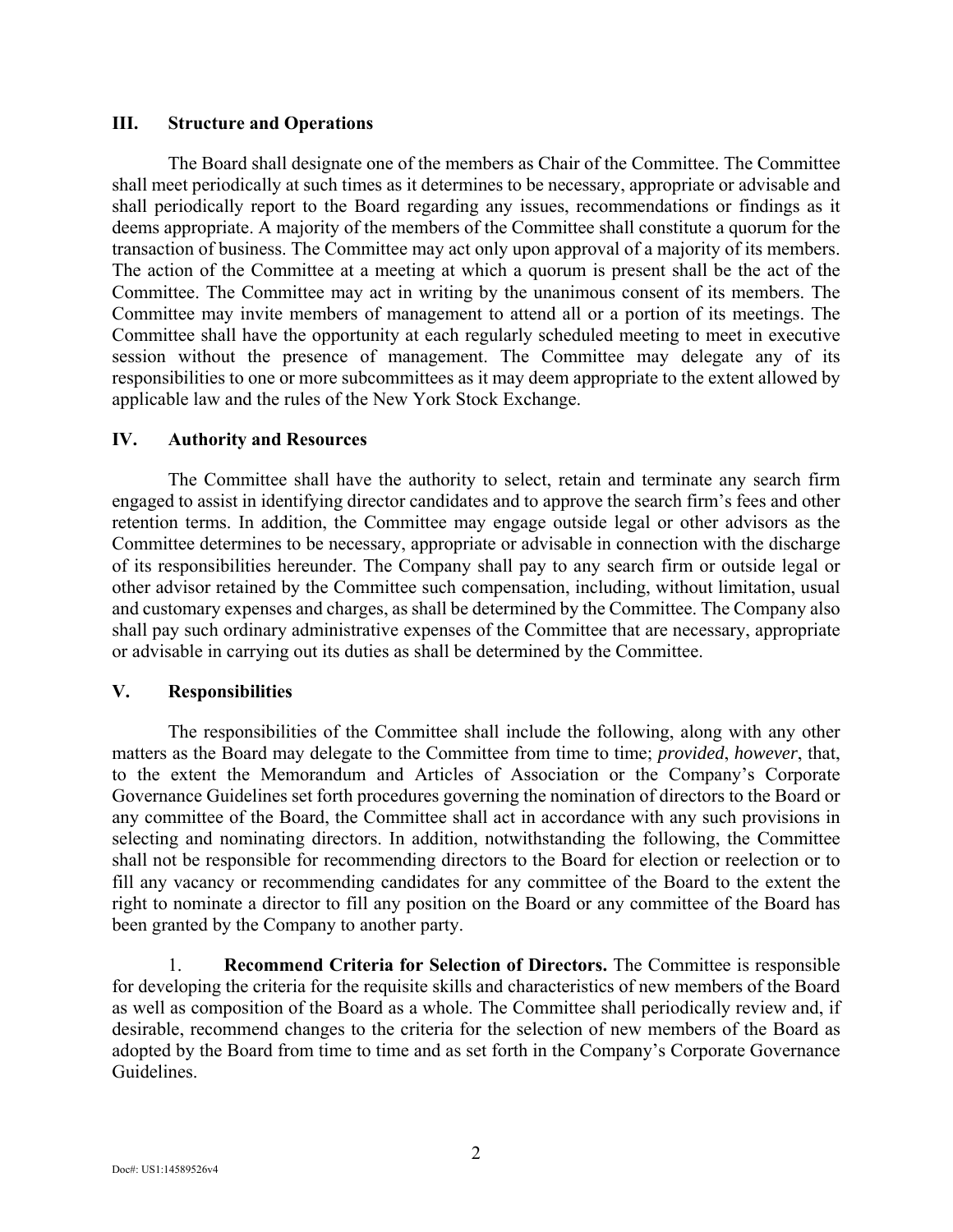2. **Recommend Director Candidates.** The Committee shall recommend to the Board a slate of director nominees for election or reelection at each annual meeting of shareholders. The Committee shall identify, recruit and recommend to the Board only those candidates that the Committee believes are qualified to become members of the Board consistent with the criteria for selection of new directors adopted from time to time by the Board and shall consider the performance of incumbent directors in determining whether to recommend them for reelection. The Committee shall consider director nominees timely submitted by the Company's shareholders in accordance with the notice provisions and procedures set forth in the Memorandum and Articles of Association and shall apply the same criteria to the evaluation of those director nominees as the Committee applies to other director nominees.

3. **Recommend Members of the Committees.** The Committee shall recommend to the Board candidates to serve as members and Chairs of each of the Board's committees in accordance with the terms of the Memorandum and Articles of Association and the Company's Corporate Governance Guidelines. In recommending a director for committee membership, the Committee shall take into consideration the factors set forth in the charter of the applicable committee, if any, as well as any other factors it deems appropriate, including, without limitation, the Company's Corporate Governance Guidelines, the consistency of the director's experience and qualifications with the goals of the committee and the interplay of the director's experience and qualifications with the qualifications and experience of the other members of the committee.

4. **Fill Board and Committee Vacancies.** The Committee shall propose to the Board director candidates to fill vacancies on the Board or the committees of the Board in the event of a director's resignation, death or retirement, a change in composition requirements of the Board or a committee of the Board or the expansion of the Board or a committee of the Board in accordance with the Memorandum and Articles of Association.

5. **Review Committee Structures.** The Committee shall periodically review and, if desirable, recommend to the Board changes in the number, responsibilities and membership of the committees of the Board and recommend that the Board establish any special committees as necessary to properly address ethical, legal or other matters that may arise from time to time.

6. **Review Changed Circumstances of Directors.** The Committee shall review the appropriateness of a director's continued membership on the Board and any committees in light of any change in the director's employment, relationship with the Company or any other changed circumstance that could affect such director's independence, qualifications or availability.

7. **Review Corporate Governance Guidelines.** The Committee shall periodically review and reassess the adequacy of the Company's Corporate Governance Guidelines and recommend to the Board any changes deemed appropriate.

8. **Evaluate Shareholder Proposals.** The Committee shall evaluate and make recommendations to the Board regarding shareholder proposals.

9. **Annual Performance Evaluation.** The Committee shall administer annual performance evaluations of the Board and the committees of the Board, including a review of the Committee by its members, and present the evaluations to the Board.